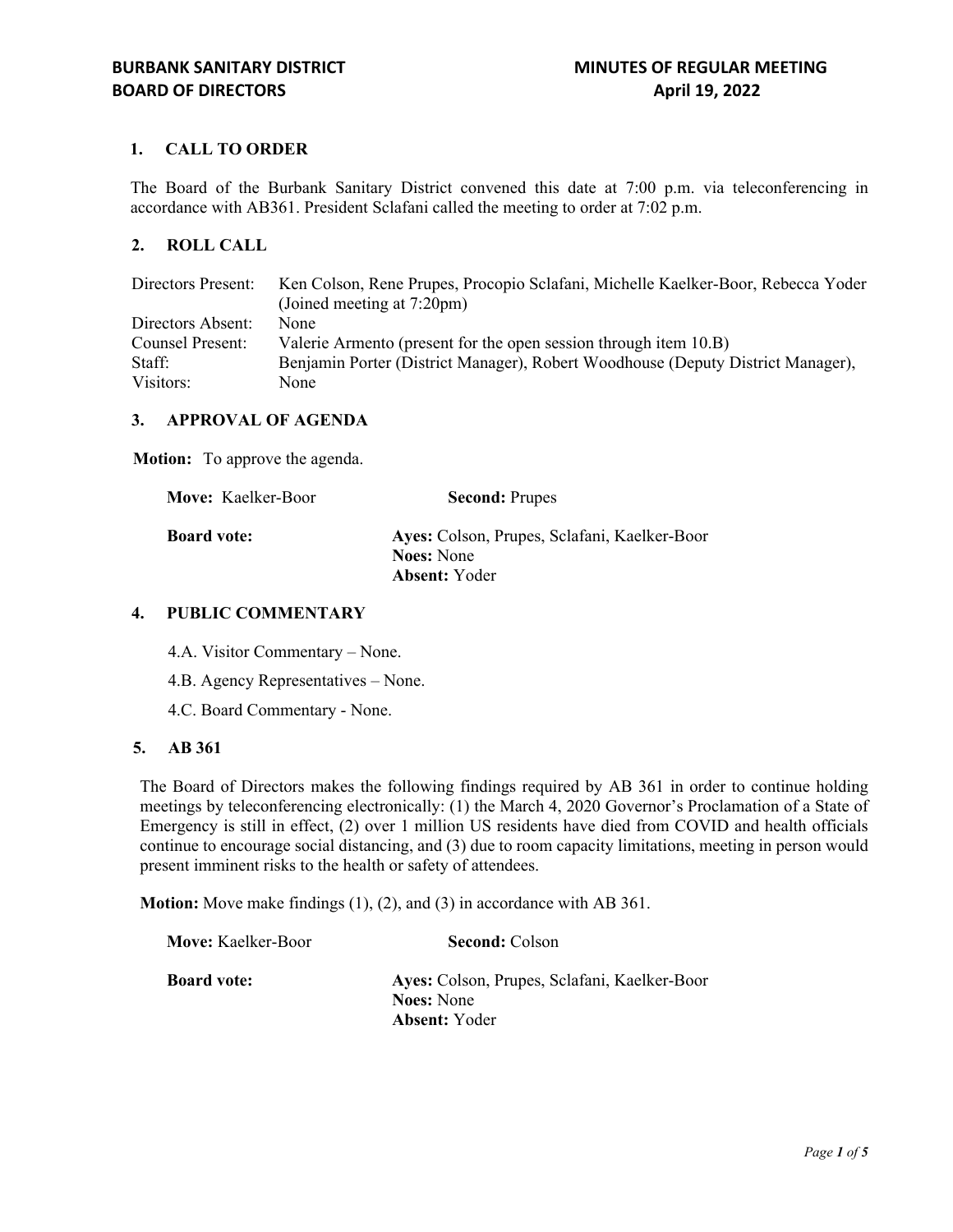## **6. CLOSED SESSION**

5.A. CONFERENCE WITH LEGAL COUNSEL –EXISTING LITIGATION Government Code Section 54956.9(d)(1) Name of Case: County Sanitation District 2-3, West Valley Sanitation District, Cupertino Sanitary District, Burbank Sanitary District and the City of Milpitas v. The City of San Jose, The City of Santa Clara, and Does 1 through 50 inclusive.

**Motion:** To not have a closed session.

| <b>Second: Colson</b>                                                                     |
|-------------------------------------------------------------------------------------------|
| Ayes: Prupes, Sclafani, Kaelker-Boor, Colson<br><b>Noes:</b> None<br><b>Absent:</b> Yoder |
|                                                                                           |

**Motion:** Move Agenda Item 10.B – Long Range Financial Plan to before Consent Calendar.

| <b>Move: Prupes</b> | <b>Second: Kaelker-Boor</b>                                                               |
|---------------------|-------------------------------------------------------------------------------------------|
| <b>Board vote:</b>  | Ayes: Prupes, Sclafani, Kaelker-Boor, Colson<br><b>Noes:</b> None<br><b>Absent:</b> Yoder |

10.B. Long Range Financial Planning.

Manager Porter facilitated a discussion on the long-range financial planning. Board requested staff to prepare a list of definitions of terms used in the Long-Range planning document.

## **7. CONSENT CALENDAR**

7.A. Approval of Minutes from the Regular Meetings of April 5, 2022

**Motion:** To approve Meeting Minutes from the Regular Meetings of April 5, 2022.

| <b>Move:</b> Kaelker-Boor | <b>Second: Prupes</b>                                                    |
|---------------------------|--------------------------------------------------------------------------|
| <b>Board vote:</b>        | Ayes: Prupes, Sclafani, Kaelker-Boor, Colson, Yoder<br><b>Noes:</b> None |
|                           | <b>Absent:</b> None                                                      |

#### **8. WARRANTS**

8.A. Approval of Warrants.

- 1. Mark Thomas & Company, Inc. (District Management Services and BSD CIPs)
- 2. First Tech Federal Credit Union (Board of Directors' Payroll)
- 3. Armento and Hynes, LLP (District Legal Services)
- 4. Richard Tanaka (District Advisor Services)
- 5. City of San Jose (TP O&M and Capital Billing Q4 FY2021-22)
- 6. Imperium First Consulting (Davis Bacon Wages Consultant for CIP Project)
- 7. Luther Burbank Scholl (Parking Lot Fee for Spring Clean Up Day)
- 8. ABLE Septic Tank Service (Annual Mainline & Lateral Maintenance)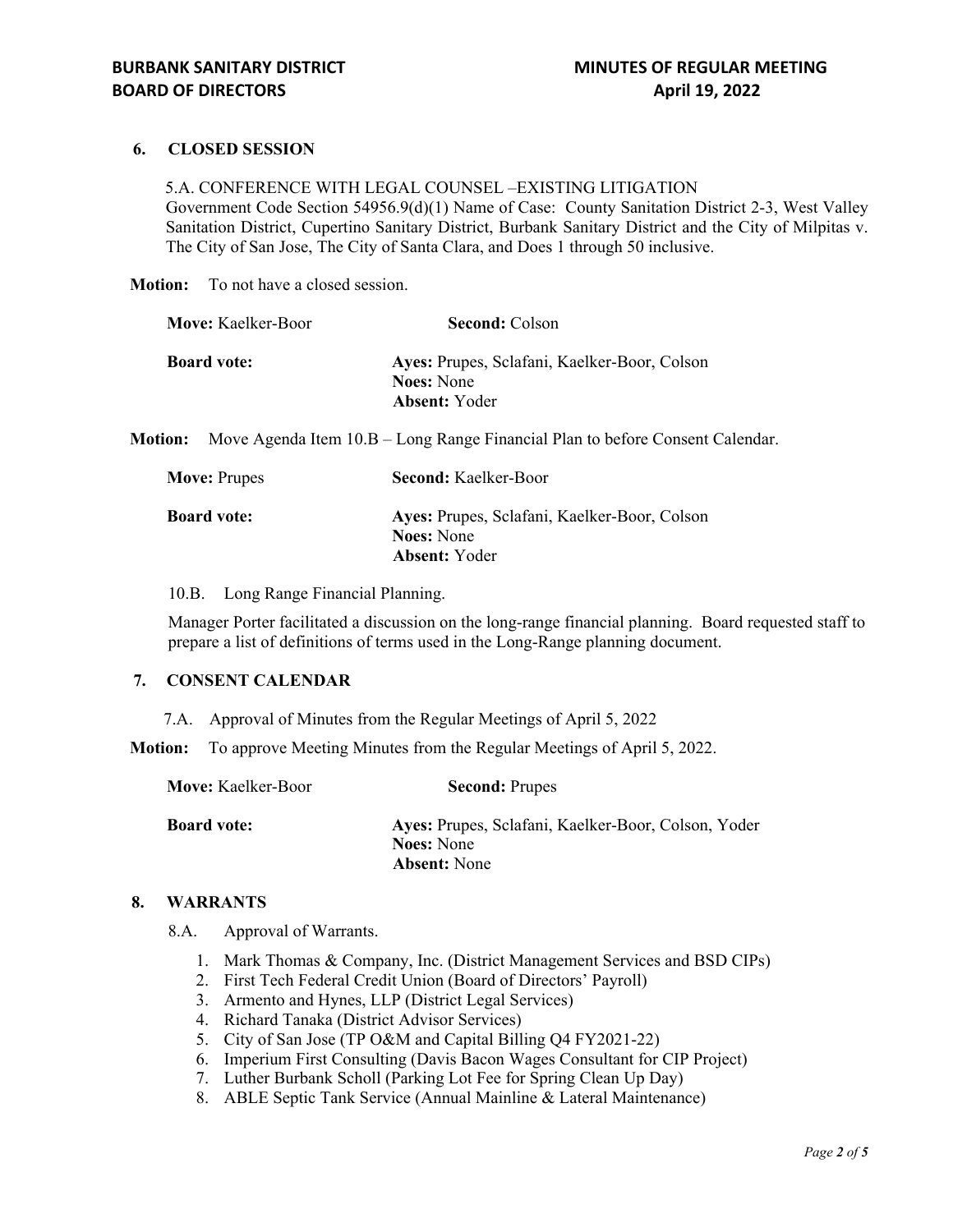**Motion:** To approve eight (8) warrants as listed.

| <b>Move: Prupes</b> |                     | <b>Second: Yoder</b>                                                                            |
|---------------------|---------------------|-------------------------------------------------------------------------------------------------|
| <b>Board vote:</b>  |                     | Ayes: Prupes, Sclafani, Kaelker-Boor, Colson, Yoder<br><b>Noes:</b> None<br><b>Absent:</b> None |
|                     | <b>NEW BUSINESS</b> |                                                                                                 |
| 9.A.                |                     | FY2021-22 Third Quarter Financial Review.                                                       |

Manager Porter presented the Third Quarter Financial results.

9.B. District Transparency Renewal.

Manager Porter presented the District Transparency renewal process.

**Motion:** To approve District Transparency Renewal process.

| <b>Move:</b> Kaelker-Boor | <b>Second:</b> Yoder                                                     |
|---------------------------|--------------------------------------------------------------------------|
| <b>Board vote:</b>        | Ayes: Prupes, Sclafani, Kaelker-Boor, Colson, Yoder<br><b>Noes:</b> None |

9.C California Low-Income Household Water Assistance Program. Board action required: Review and consider enrolling in the program.

Manager Porter presented the California Low Income Household Water Assistance Program (LIHWAP).

**Motion:** To enroll in the LIHWAP and ask District Counsel to investigate the legal aspects of the program and confirm that the direct payment process will be allowable by the District.

| <b>Board vote:</b> | Ayes: Prupes, Sclafani, Kaelker-Boor, Colson, Yoder<br><b>Noes:</b> None |
|--------------------|--------------------------------------------------------------------------|

9.D. Santa Clara County LAFCO - Proposed Budget for FY2022-23 & Notice of June 1, 2022 LAFCO Public Hearing.

Board reviewed and noted the LAFCO Budget and Notice of Public Hearing.

9.E. Set Public Hearing for FY2022-2023 Taxroll Collection on June 21, 2022.

Board asked staff to prepare information on the CIP for the public hearing and asked staff to investigate the availability of the Rose Garden Branch Library as a venue to hold the public hearing.

**Motion:** To set the public hearing for June 21, 2022.

**Move:** Yoder **Second:** Prupes

| Move: Yoder        | <b>Second: Kaelker-Boor</b>                                              |
|--------------------|--------------------------------------------------------------------------|
| <b>Board vote:</b> | Ayes: Prupes, Sclafani, Kaelker-Boor, Colson, Yoder<br><b>Noes:</b> None |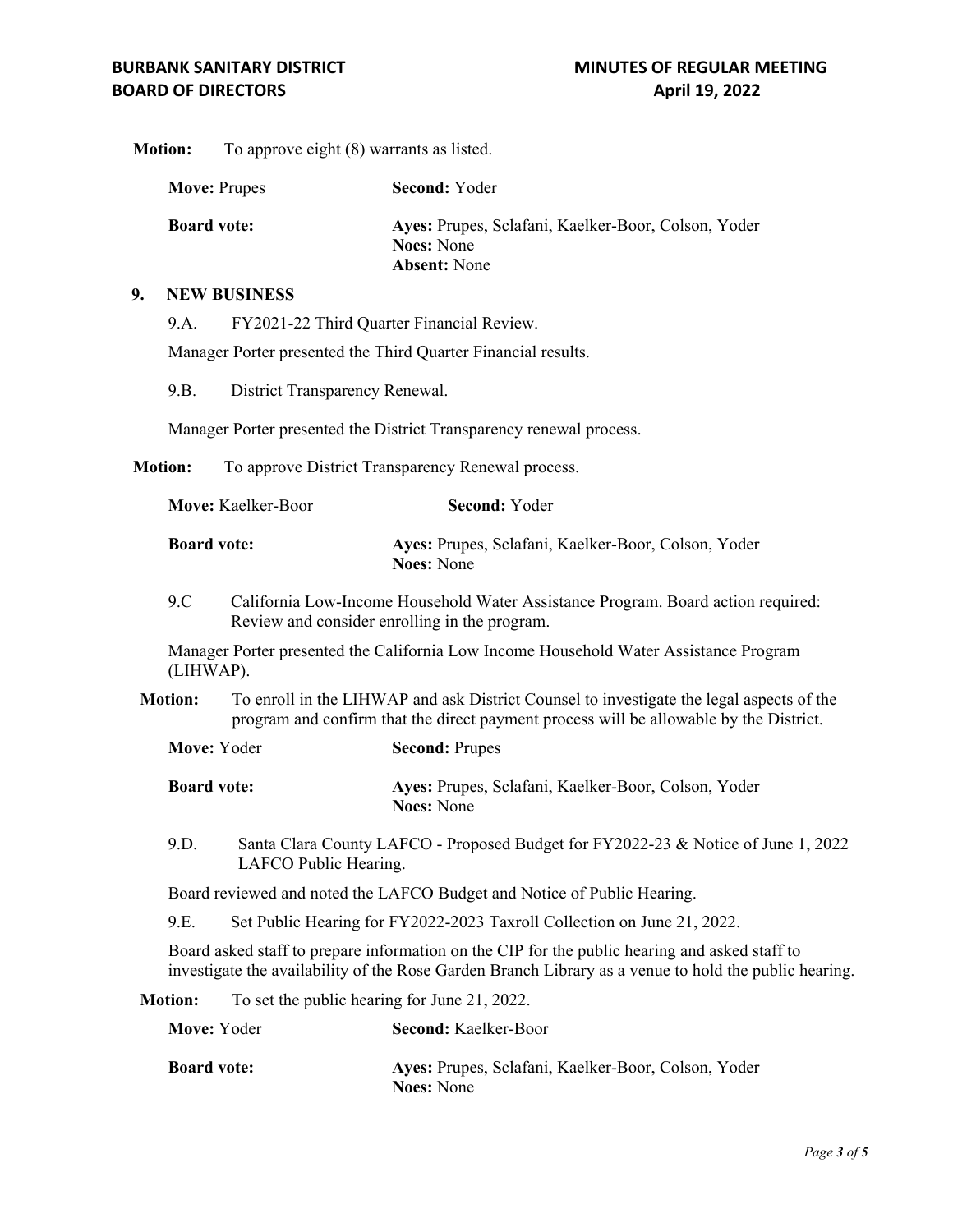### **10. OLD BUSINESS**

10.A. Status of SRF Loan and CIP Update. Review and approve Imperium First Consulting Amendment to Agreement.

Deputy Manager Woodhouse presented the status of the CIP and SRF Loan. The SWRCB has approved the Final Budget Approval Package that was submitted in early November 2021.

**Motion:** To approve Imperium First Consulting Amendment to Agreement.

| <b>Move: Prupes</b> | <b>Second: Colson</b>                                                    |
|---------------------|--------------------------------------------------------------------------|
| <b>Board vote:</b>  | Ayes: Prupes, Sclafani, Kaelker-Boor, Colson, Yoder<br><b>Noes:</b> None |

10.B. Long Range Financial Planning.

Item was moved to before the Consent Calendar.

10.C. District Website Update.

Manager Porter provided an update on the District website enhancements.

10.D. GreenWaste Recovery, Inc. 1) Annual Spring Clean Up Day Update - Board Involvement. 2) GreenWaste Quarterly Newsletter. 3) Delinquent Account April 2022.

Board members will be observers at the clean-up day and will be available to assist GreenWaste if needed. GreenWaste to make sure pictures in the newsletter match the text.

10.E. COVID-19 Update.

Manager Porter reported that District staff are back working in the office in a hybrid arrangement.

#### **11. HOUSEKEEPING ITEMS**

11.A. Updates on Housekeeping Items.

No update.

- 11.B. Agenda Items for Next Upcoming Meeting.
	- Status of LIHWAP grants program.
	- Discuss status of draft letter to City for clarification on the City of San Jose overhead calculation.
	- Consider cancelling the next Board Meeting of May 3, 2022.